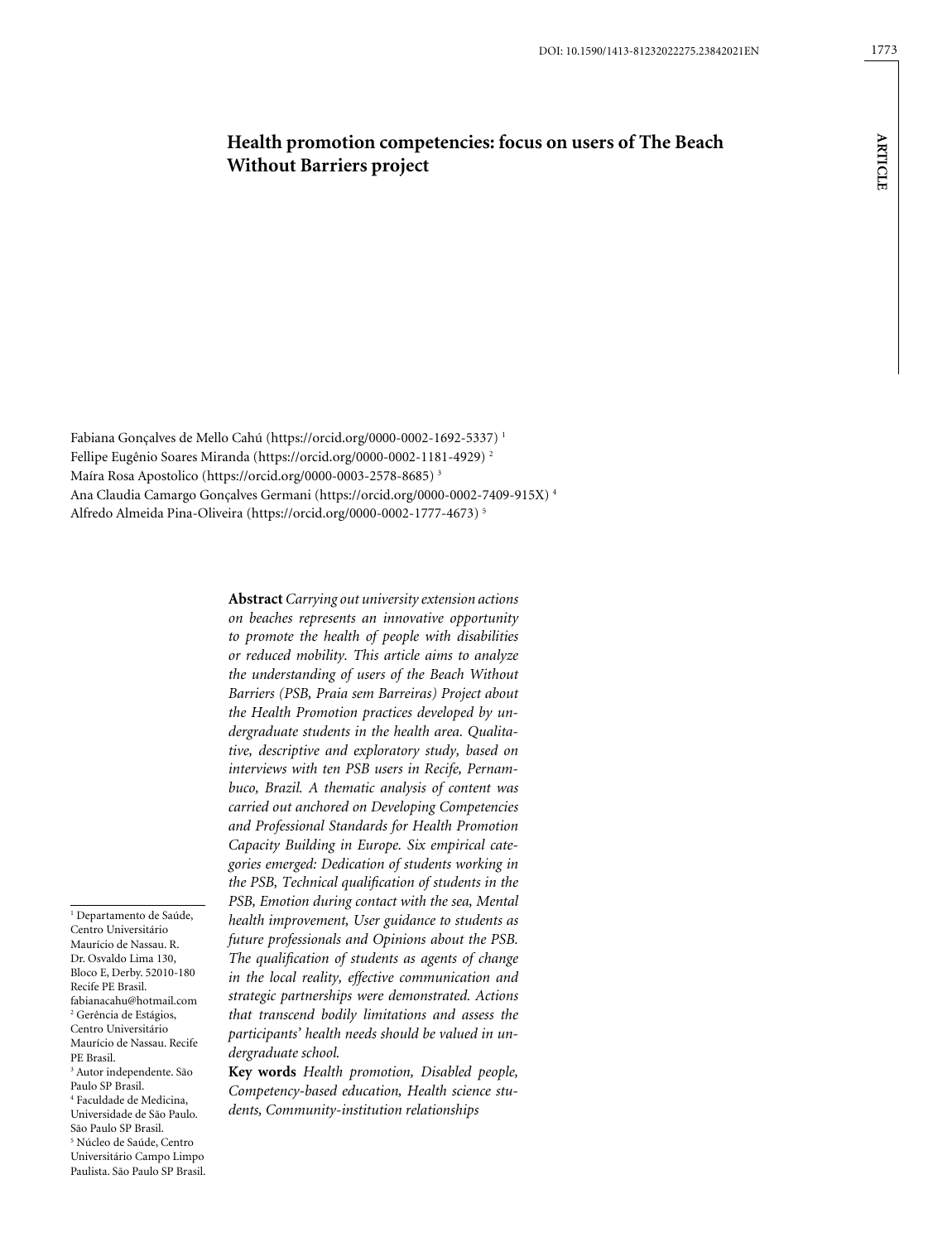# **Introduction**

The National Health Promotion Policy (PNPS, *Política Nacional de Promoção da Saúde*) has social inclusion as one of its founding values and principles and encourages the performance of different health professionals and those from other sectors in the implementation of strategic and diversified actions aiming at the production of health care and social protection networks for people with disabilities (PWD) or reduced mobility $1-3$ .

Advances in the field of human rights and, particularly, of PWD contributed to a series of achievements related to coping with architectural barriers, urban mobility, interpersonal relationships and access to natural resources available to citizens of a given territory $4-7$ .

According to the last census carried out in 2010, it was estimated that 23.9% of the Brazilian population has at least one type of disability, whether visual, auditory, motor or mental/intellectual. The Northeast region of Brazil concentrated 26.3% of this population, with the states of Paraíba and Rio Grande do Norte showing the highest prevalence of PWD. The state of Pernambuco occupied the third place and had 27.5% of  $\rm PWD$  among its population at the time $\rm ^8.$ 

Initiatives for PWD arise in different scenarios and contexts aiming at implementing more actions and programs that enable quality of life and well-being activities in contexts that involve activities in nature, citizenship, leisure and tourism4,9,10. There are Brazilian beaches with an adequate structure to allow people with physical disabilities or with reduced mobility to swim in the sea<sup>7</sup>.

Since 2013, the Beaches without Barriers (PSB, *Praia sem Barreiras*) Project has been developed by the Pernambuco Tourism Company (EMPETUR) and supported by the Maurício de Nassau University Center (UNINASSAU) aiming to establish a strategic partnership to carry out university extension activities with students from the Tourism, Nursing, Physical Therapy and Physical Education courses, called monitors, in addition to teachers who coordinate this extension action<sup>11</sup>.

The PSB main objective is to allow assisted sea bathing, strengthen local tourism and establish a leisure area for inclusion and well-being through adapted recreational and sports activities on Recife beaches for people with physical disabilities and/or those with reduced mobility, which are conducted by students (monitors) and teachers (supervisors) of UNINASSAU<sup>11,12</sup>.

Considering this scenario, the perspectives of the participants of an interdisciplinary and intersectoral extension action with emphasis on beaches as innovative environments for the training of undergraduate health students were defined as the object of study. Therefore, this study aimed to analyze the understanding of the PSB users about the health promotion practices developed by undergraduate health students.

# **Method**

This is a qualitative, descriptive and exploratory study, based on a single case study<sup>13</sup> associated to the experiences of the Beaches without Barriers (PSB) Project<sup>11</sup> users and modified based on the version presented and published in the Annals of the 9th Ibero-American Congress in Qualitative Investigation (CIAIQ)14. The Consolidated Criteria for Reporting Qualitative Research (COREQ) checklist was used to refine the structure and credibility of the final version of this qualitative research<sup>15</sup>.

The framework of competencies for Health Promotion recommended in the Developing Competencies and Professional Standards for Health Promotion Capacity Building in Europe (CompHP)16 supported the comparative analysis of Health Promotion domains associated with professional practices and educational processes17,18 and discussed by specialists to bring it closer to the public policies and services in the Brazilian context<sup>19</sup>. The research formulation was supported by the constructivist paradigm aiming to access the universe of meanings of the people involved in the contexts, focused on the construction of knowledge<sup>20</sup>.

The group of researchers consisted of two physical therapists, master's degree students and teachers from the Maurício de Nassau University Center (UNINASSAU) and a *stricto sensu* nurse professor, with a Ph.D. degree in Sciences and a Master's Degree in Nursing, specialist in Health Promotion and Education Practices and Technologies linked to the Master's and Doctoral Program in Nursing at Universidade de Guarulhos (UNG). Two Ph.D. professors were included in the critical review stage of the research to deepen the discussions on the principles of health promotion and public health.

The present research was mostly conducted by the physical therapist, whose role in the initial training process of teachers involved in the PsB grounded the knowledge, ethical principles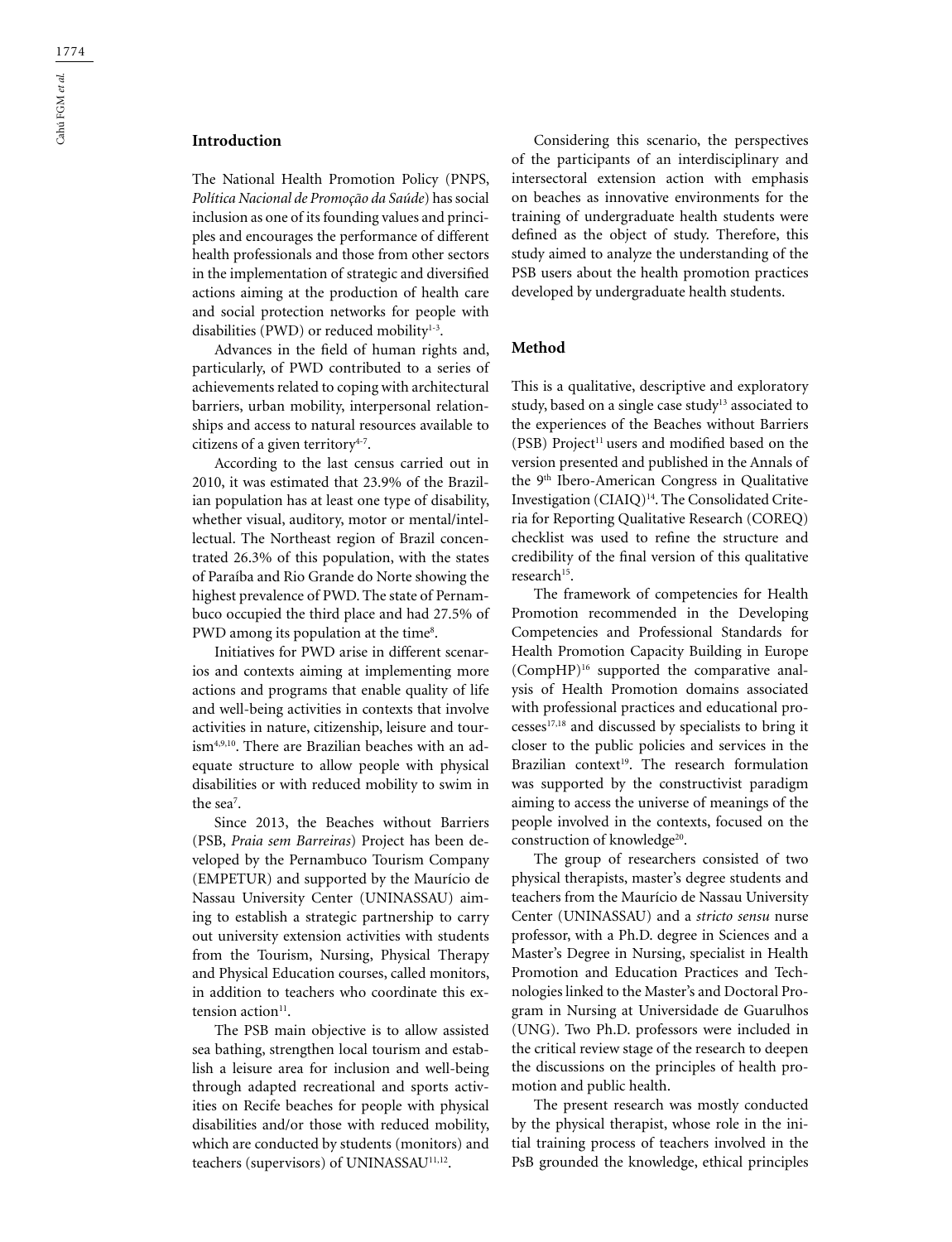and practical approaches to care for people with physical disabilities and/or reduced mobility, and who, during the data collection period, had no prior relationship with monitors, supervisors or PSB users<sup>14</sup>.

The study was carried out at the PSB project space, located in an area of 200 square meters on the edge of *Boa Viagem* Beach, in the city of Recife, state of Pernambuco (PE), Brazil. On alternate days, the main researcher participated in the assembly of the structures required for the operation of this extension action between Thursdays and Sundays, during the opening hours of 8:00 am to 12:00 pm and the transportation, which was carried out on an accessible route from the neighborhood to the edge of Boa Viagem Beach<sup>11</sup>.

The PSB represents a university extension project articulated with the municipal network of Recife (PE), UNINASSAU and private partnerships. In particular, UNINASSAU participation was based on the development of actions with an emphasis on social inclusion coordinated by professors and carried out by Tourism, Physical Therapy, Nursing and Physical Education undergraduate students<sup>11</sup>. Moreover, the mapping of health promotion actions published on the internet about the PSB contributed to the understanding of the scope of this interdisciplinary and intersectoral university partnership in various social media sites<sup>12</sup>.

The collection of empirical material was carried out from December 2018 to April 2019, using a sociodemographic questionnaire for the characterization and a semi-structured interview that contained questions related to the study topic and the central guiding question: How do users of the 'Beach Without Barriers' Project understand Health Promotion actions developed by undergraduate health students who are part of the PSB?14

A convenience sample was adopted, since all interested users were able to participate in the interviews until group homogeneity was reached, based on the criterion of progressive inclusion $21$ . The study included PSB users on Boa Viagem beach, of both genders, over 18 years old, with reduced mobility or some type of physical disability, wheelchair users or not, who had joined the project for at least three months<sup>14</sup>. There was no pilot project.

The script with thematic blocks of open questions based on the CompHP domains allowed the main researcher to use semi-structured interviews aiming to capture the knowledge, skills and minimum ethical values necessary for

the practice of health promotion regarding the performance of Physical Education, Nursing and Physical Therapy students of the PSB project. The interviews were recorded using smartphones and transcribed literally, with an average duration of 15.8 minutes.

The CompHP provides a theoretical and practical framework for professional performance in Health Promotion in different contexts and scenarios, based on 11 domains of competencies for the design of learning objectives and several training processes<sup>16,17</sup>. The knowledge focused on Health Promotion and ethical values were considered as two fundamental domains for the 47 essential competencies divided into nine domains for practices in the promotion field: (1) enable change, (2) advocate for health, (3) mediate through partnership, (4) communication, (5) leadership, (6) needs assessment, (7) planning, (8) implementation and (9) evaluation and research<sup>16</sup>.

Two physical therapists encoded and analyzed the transcribed literal content of the interviews with the support of a nurse specialized in health promotion practices and with experience in qualitative studies in the area of education and health. After six supervision meetings, the thematic analysis of the *corpus* consisting of the interviews and field notes was carried out, which allowed retrieving the general aspects of the interactions between the two physical therapists with PSB users, monitors and supervisors<sup>14</sup>. We chose not to use support software for the analysis and management of the qualitative data.

The data from the interviews were organized and thematic content analysis was applied<sup>22</sup> to create empirical categories based on the theoretical framework in an inductive way and the successive approximation between the reports of PSB users and the possible domains of Health Promotion competencies practiced by monitors from the Physical Education, Nursing and Physical Therapy undergraduate courses under the guidance of supervisors from UNINASSAU.

After the transcription, the statements were read repeatedly aiming to understand and capture the respondent's feelings, perceptions and emotions. The interviews were classified with the letter "U" for PSB user followed by a number from 1 to 10. There was no resubmission of the transcribed material to the participants for any corrections or additional contributions.

It is noteworthy that the act of interviewing the users on the beach required special care from researchers to protect participants from sun ex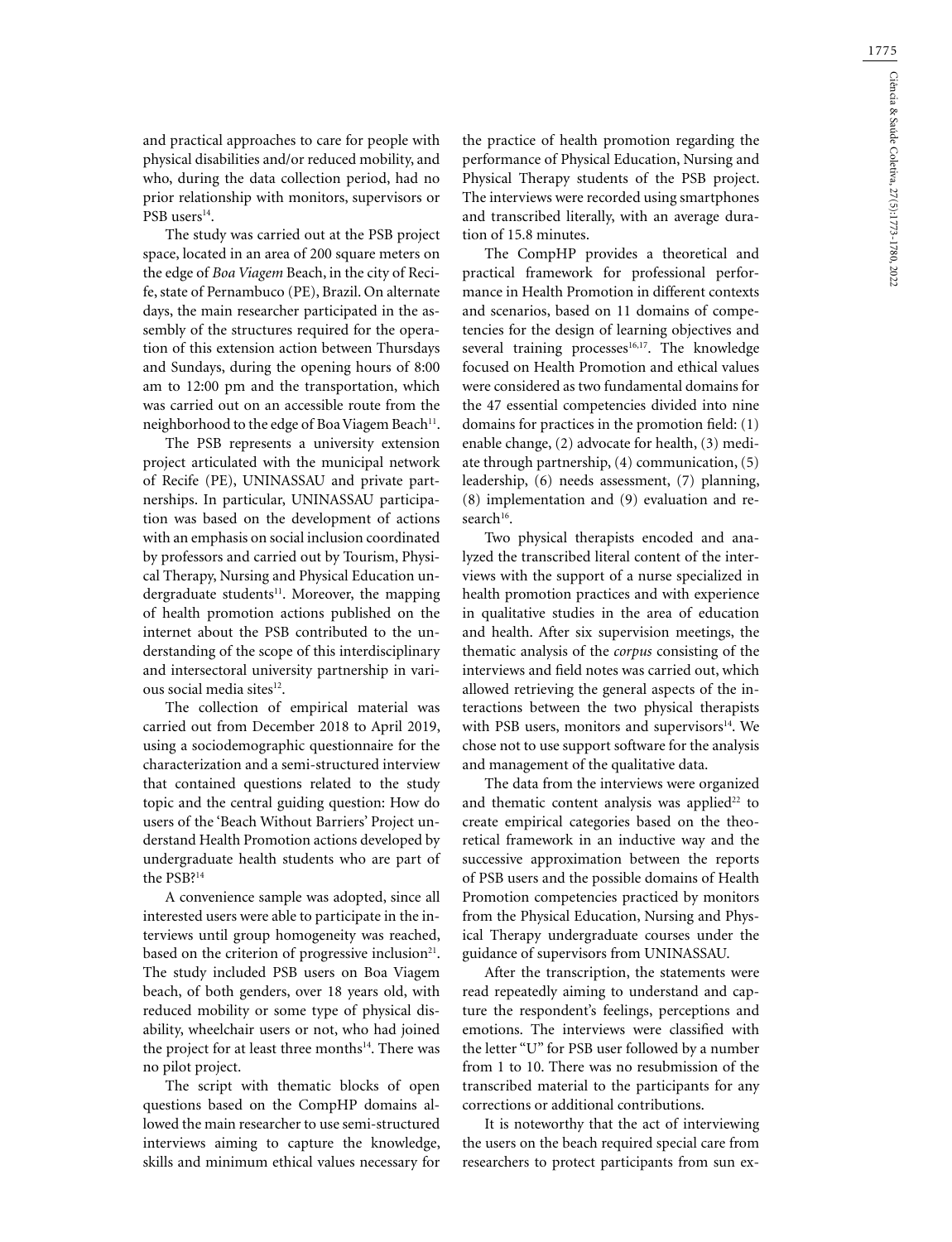posure, establish a place to muffle the noise of the waves and wind and to avoid interference from people involved in the adapted, recreational activities, mediated by assistive technologies in PSB14.

The research project was approved by the Research Ethics Committee of Maurício de Nassau University Center (UNINASSAU), according to Opinion n. 2.966.774 and the Certificate of Presentation for Ethical Appreciation (CAAE) n. 01265518.3.0000.5193.

The research participants signed the Free and Informed Consent Form (FICF) before the activities at the PSB, were interviewed in a reserved tent on the beach and all transcribed material was anonymized.

## **Results**

Six female and four male users of the PSB participated, eight of which reported having some type of physical disability and two had reduced mobility. Regarding the ethnicity/skin color, seven self-declared as being black or brown. Seven worked and all had finished high school. Half of them had attended this extension action for more than three years.

Six empirical categories were organized, derived from the experiences of PSB users about the Health Promotion practices carried out by participating undergraduate health students, namely: (1) dedication of students working at the PSB, (2) technical qualification of students at the PSB, (3) emotion during contact with the sea, (4) improvements in mental health, (5) users' recommendations to the students as future professionals and (6) opinions about the PSB.

#### **Dedication of students working at the PSB**

This category is related to the characterization of students as thoughtful, polite and dedicated. The users describe how PSB students welcome, interact with affection and take care of everyone.

*I'm enjoying it, they are very communicative, thoughtful, they treat us very well, with all the attention and affection* (U8)*.*

*The service provided by the students is firstrate, they welcome us, for me it is a great pleasure to be here at PSB* (U9).

*I come on Saturdays. But I realize that the students are great at the way they treat us. I think their dedication is the main thing, I have to thank them so much for the project* (U3).

## **Technical qualification of students at PSB**

Teaching and learning about the particularities of different types of disabilities, ways to overcome certain limits and user restrictions were highlighted, especially during transfers to the amphibious beach chairs in the assisted sea bathing.

*I think training is necessary for students to know the type of disability each one of us has. How they should act for each type, as each person with a disability has their own specificity* (U2).

*Students need to be more attentive because each disability is different. I realize that they don't always know the difference from one to another. There are people who don't have trunk balance like me, but there are people here that are worse than me. Then they put them on the chair [amphibian] as if the person had balance, and this is uncomfortable; they should pay more attention to that* (U5).

*I myself go swimming down there alone, I know how to swim very well, but they didn't know that and they treat me like I am helpless. They should ask us what we need, how they can help* (U7).

### **Emotion during contact with the sea**

It indicates emotions felt and expressed by PSB users, as they recalled memorable scenes from their lives. Physical disability and/or reduced mobility imply social isolation, loss of certain pleasures and restricted access to different public spaces.

*Now the scene that had an impact on me, was the first time I came, that one was memorable, how careful they were, when they picked me up on the avenue and brought me here and took me to the water. Being there talking to me, it was sensational for me* (U1).

*It was exhilarating to go into the sea after years without being able to do it! And through PSB and the help of the students, to have this chance back [...] it's wonderful! Feeling the salt water in my mouth was an indescribable sensation. It moved both me and the students and everyone around me, it was very emotional* (U4).

*Feeling the sea water again bathing my body, feeling the salty taste of the sea, that feeling of lightness and freshness that only the sea can give us* (U9).

#### **Improvements in mental health**

There was an emphasis on the feeling of being able to (re)create life projects and ways of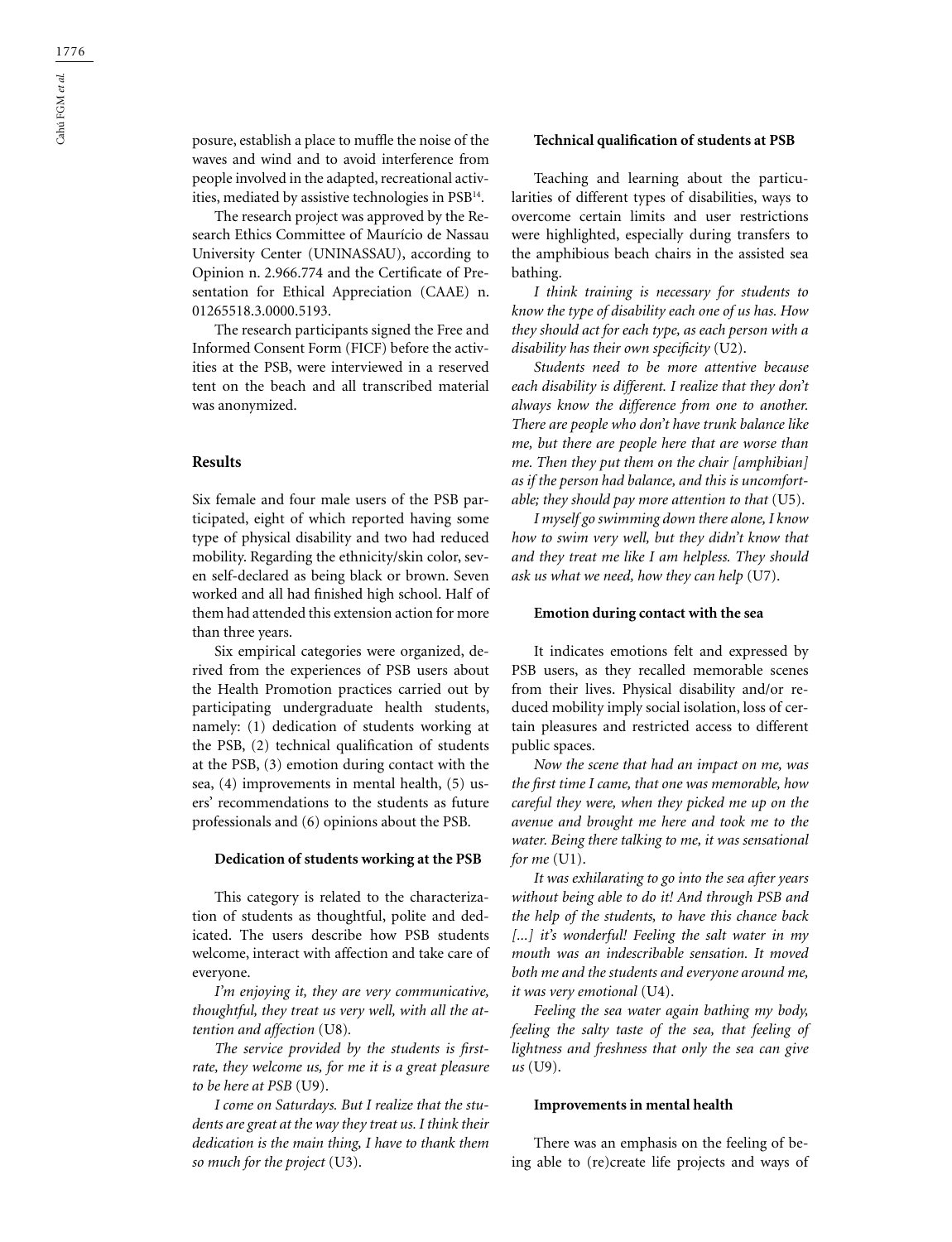taking care of one's health to occupy the mind and protect oneself from negative feelings, such as greater sadness, excessive worries, anxiety and symptoms of depression.

*I think that health starts in the mind, when we have a good thinking, a mind that is not thinking nonsense, that will not fall into depression, one's health always improves. [...] I won't say that the program deserves a score of ten, it deserves a score of one thousand, because it promotes health a lot, because first, health starts with the mind and not the body, the mind is everything!* (U1).

*The coexistence and the stories we tell and listen to, here, make us learn and share them with other people. This is good for our minds because we get entertained too, it makes us feel good* (U3).

*I think they promote my health by the simple fact that they give me a reason to feel alive and happy. This project made me feel like a person again, gave me strength, mental health. And that in itself contributes to the health of the people who are part of this project* (U10).

# **Users' recommendations to the students as future professionals**

PSB users took the opportunity to advise students on the necessary care to look after PWD or people with reduced mobility in their future professional activities, as well as points of improvement regarding the operation of the extension project in new versions together with the community in Recife:

*By studying [...], researching more and understanding the issue of people with disabilities or limitations and all their aspects* (U2).

*Updating, improving their performance, trying to understand each type of disability. When you meet the disabled person, ask them about their problem, if they have any limitations. That is what I think it is missing, there is no interest in asking what happened to us, what caused this situation. I don't see this performance* (U5).

*To ask us, users, what they can do to facilitate our transfer to the sea because people look at us and think we are completely helpless; but first ask me, "What can you do? What is the best way for you? How can I do it? How do you prefer me to do it?"*  (U6).

*They can help by giving us recommendations when they are with us in the sea. Talking about our disease, our limitations and giving tips on how to help with treatment and daily life* (U10).

## **Opinions about PSB**

PSB users reinforce the positive exchange opportunities promoted by the monitors (undergraduate health students involved in the program), without disregarding the importance of supervisors (UNINASSAU teachers) and other strategic partners. The gratitude, the exercise of citizenship and the joy of returning to a public place such as the beaches and shores of their own city, with a sense of security and belonging.

*I don't have words to describe what I feel when I'm here because I was in bed thinking I couldn't do much more than go from my bedroom to the living room, but I found out that I can do a lot more, in addition to serenely go sea bathing* (U1).

*I wish this project success, so that people with disabilities and people with mobility difficulties feel like they are embraced and loved citizens, like every*  pernambucano *who lives on the coast* (U2).

*I can only thank everyone for this project, which gave me a new life stimulus and made me wake up. It made me see that even with the limitation, I can indeed enjoy leisure time and participate in activities that make us feel good* (U8).

# **Discussion**

It is important to indicate that this study shows innovative aspects about considering the beach as a scenario of potent practices for the training of future health professionals aiming to provide comprehensive care, without disregarding the needs of social groups with some type of physical disability and/or reduced mobility.

It is important to recognize that such training illustrates opportunities to put into operation the values and principles that are part of the current National Health Promotion Policy<sup>2</sup> and dialogues with the national implementation of the Shanghai Declaration (2017), derived from the 9th International Conference on Health Promotion, aiming at complying with the 2030 Agenda regarding its aspects of appreciating inclusion and the territory as the focus for the carrying out of strategic actions<sup>23</sup>.

The respondents mentioned the potential and limitations of Health Promotion practices in the PSB. The categories related to the students' training, in particular, call for a broader understanding of accessibility, as discussed in a systematic review on health promotion for people with disabilities, which analyzed 14 studies published between 2000 and 201124.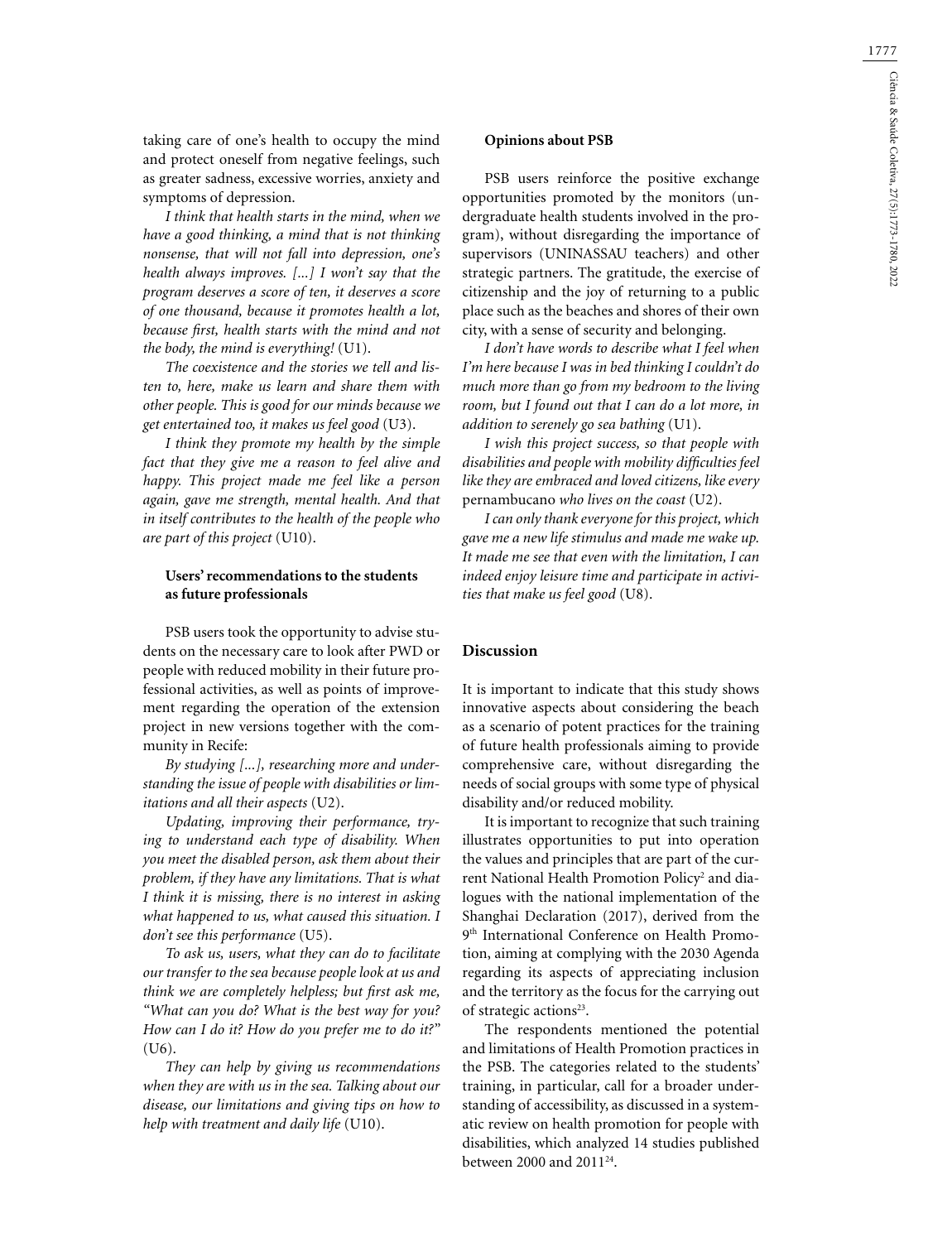Studies on teaching carried out on beaches encompass disciplines that seek to develop greater autonomy and leadership in the organization of community-based tourism in Paraty (RJ) grounded on differentiated education<sup>5</sup>, in the study of the environment to build a learning path focused on the coastal elements present in the daily lives of residents of São José de Ribamar (MA) to teach geography<sup>25</sup> and in the training of physical education teachers in a district in Indonesia who utilize the available natural resources to (re)create their classes in outdoor environments and foster innovations in collective ball games or adapt athletic activities<sup>26</sup>.

Despite not listing the beaches among the different natural scenarios, a scope review on the use of activities with direct contact with nature for people with some type of mobility restriction indicates favorable evidence to stimulate different sensory channels, integrating with natural elements and (re)connecting with their place in the world and previous experiences, aiming to achieve mental, physical and social benefits<sup>10</sup>. In this sense, the PSB teachers and students can further explore emotional and mental health aspects as reported by the users.

Specifically about the *Praia Sem Barreiras* project, two studies anchored on the phenomenological attitude about the existential experiences of PSB users<sup>27,28</sup> revealed the importance of understanding the universe of meanings and resignifications of people with physical disabilities in their daily lives and their reappropriation of spaces that are lawfully theirs as human beings and citizens. This is an important aspect to encourage the ethical-political defense for the exercise of one's citizenship, for universal access and for equity in care during the development of undergraduate health training.

The training of PSB monitors requires a careful view to extrapolate the technique or mechanical use of assistive technology. For example, bathing in the sea assisted by the amphibious beach chair represents a situation with the potential to overcome the students' absence of listening in favor of a dialogue that seeks to understand the human and existential condition beyond the restrictions imposed by the physical disability<sup>27</sup> and create ways to expand the concept of bodies that can break away from limiting ideas and discover potentials in the differences between people28.

The scarcity of PSB records mobilized the hemerographic analysis based on the online dissemination of this extension project actions, aiming to identify the image among the overall and specific public of UNINASSAU and which enabled the recognition of Health Promotion practices focused on the well-being, leisure, social inclusion, safety and intersectoral partnerships with the presence of PSB monitors, supervisors and users<sup>12</sup>.

Regarding the CompHP domains, the respondents reinforce the competencies attributed to the domains "enable change", "communication" and "mediate through partnership". The "enable change" domain demonstrated the protagonism and collaborative practices between monitors and their supervisors, aiming to promote possible changes in the direct relationship with PSB users.

The "communication" domain was indicated when students from the three undergraduate courses in Nursing, Physical Therapy and Physical Education excelled in the dialogue and encouraged the participation by using techniques and means of communication that were culturally appropriate for PSB users. However, learning to actively listen to the specific needs of people with disabilities and/or those with reduced mobility requires additional care.

The CompHP framework allowed establishing certain relationships with the experiences of PSB users and can contribute to the design of new versions in a near future after the Coronavirus Disease-19 (COVID-19) pandemic, which include the continuing education of teachers as in a qualitative study with Nursing teachers<sup>29</sup> and student training that aims to incorporate the necessary and relevant skills to promote health in unique situations present in the Brazilian Unified Health System (SUS) and other public policies in the Brazilian context<sup>17,19,30</sup>.

Also regarding the emancipatory premise of health promotion, it is understood that the PSB users' statements reinforce the value of caring for PWD and go beyond the clinical point of view and should be considered as specialists in and for the training of students in the health area<sup>31</sup>.

One limitations of the study is the participation of a single beach linked to the PSB project in the city. The interviews were enlightening, but the absence of data triangulation with the testimonies of undergraduate students (monitors), teachers (supervisors) and the UNINASSAU curriculum represents a point to be further explored on in other studies by the research group or by researchers involved with training committed to the inseparability of teaching, research and university extension in different scenarios such as beaches, shores and reefs.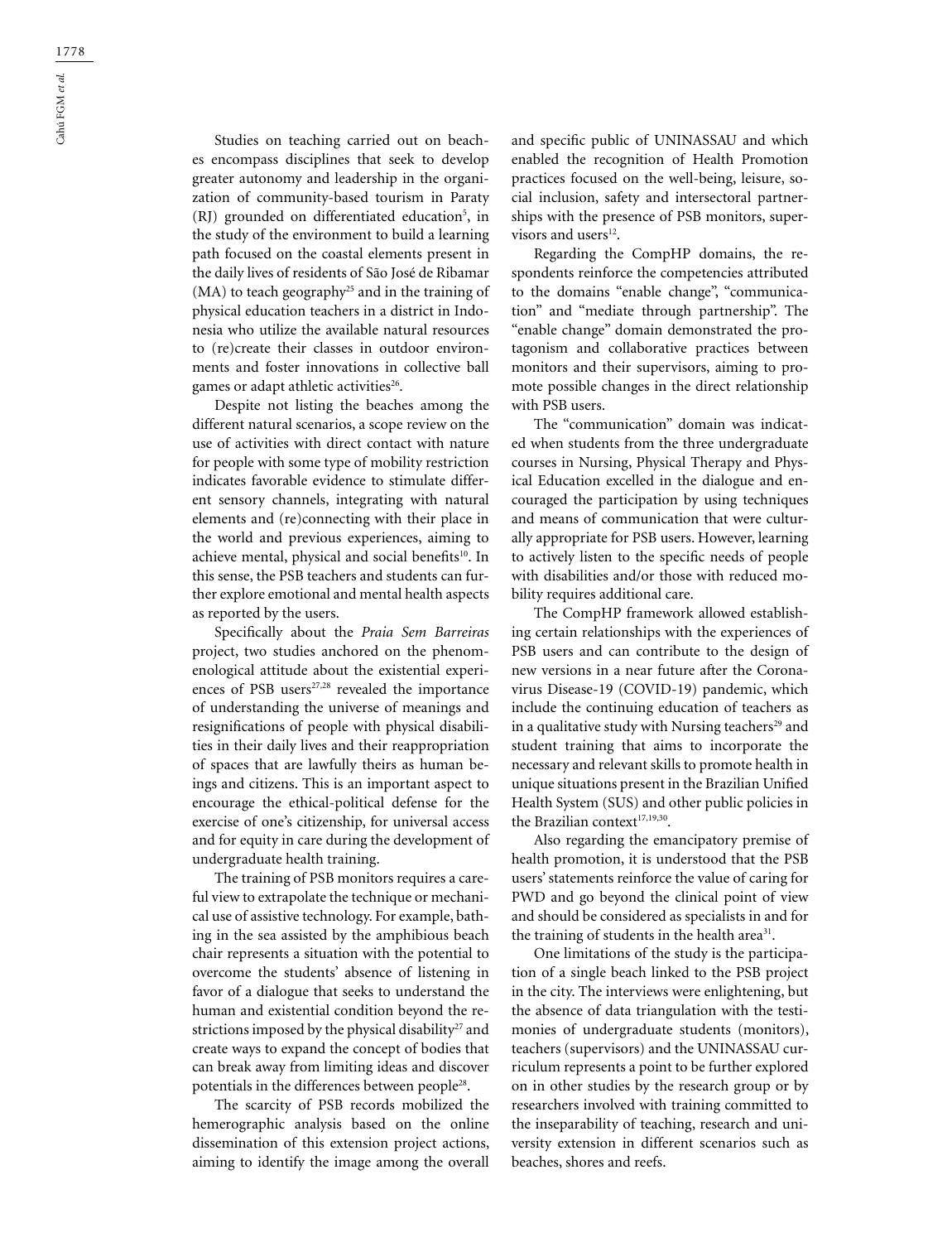## **Final considerations**

This study aimed to explore the understanding of users of the *Praia Sem Barreiras* (PSB) project on the role of undergraduate students from the health area on beaches, understood here as an innovative and differentiated space to defend the rights of people with physical disabilities (PWD) or those with reduced mobility, to develop collaborative actions, aiming at the effective communication of health issues and to articulate intersectoral actions that can contribute to interprofessional training in health.

The experiences reported by PSB users reveal limits in individual and collective actions to promote knowledge and ethical values in Health Promotion and the nine CompHP domains. There was an emphasis on the domains "enable change", "communication" and "mediate through partnership" and potential use of "defense of rights", "leadership" and "implementation".

These findings can help educators, students from different educational levels and the users of similar extension actions in strengthening actions of "assessment of needs", "planning" and "evaluation and research", without disregarding the transversality of ethical values and knowledge on concepts and principles of health promotion throughout undergraduate health courses, as users of the PSB emphasized the positivity of student performance in this action of interdisciplinary and intersectoral university extension. However, respondents indicated gaps in qualified listening to the specifics, the biographies and health needs of people with physical disabilities or reduced mobility.

## **Collaborations**

AA Pina-Oliveira contributed with the study concept and design, methodology, data analysis, conclusions and final version of the manuscript. FGM Cahú and FES Miranda contributed with the study research, data analysis, methodology, conclusions, and final version of the manuscript. MR Apostolico and ACCG Germani contributed with the critical review of the manuscript.